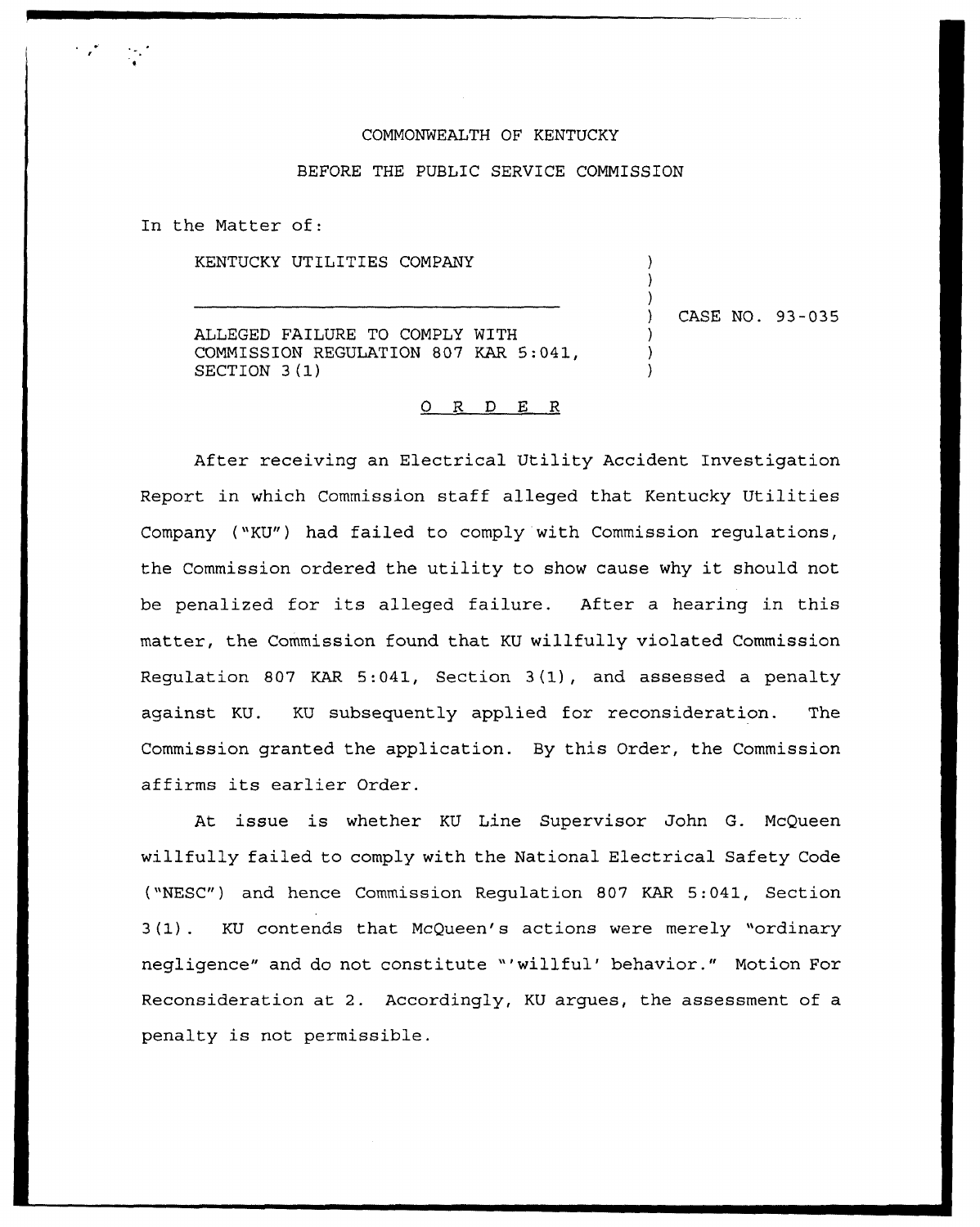For civil and administrative proceedings, "willful conduct is most often defined simply as that which is intentional, rather than inadvertent or accidental." Hager v. D. of C. Dept. of Cong.  $\&$ Req. Affairs, 475 A.2d 367, 368 (D.C.App. 1984). For example, in Woods v. Corsev, 200 P.2d 208 (Cal.App. 1948), which involved a civil violation of the Emergency Price Control Act, the California Court of Appeals found that a willful violation was "one which is intentional, knowing, voluntary, deliberate or obstinate, although it may be neither malevolent nor with the purpose to violate the law." Id. at 211. Similarly, in Nuger v. State Insurance Commissioner, 207 A.2d 619 (Md. 1965), which involved an appeal of an administrative agency's revocation of two insurance agents' licenses for willfully violating insurance statutes, the Maryland Court of Appeals declared "willful violation" to mean "an intentional act of omission or commission." Id. at 625.

In Oldham v. Kubinski, 185 N.E.2d 270 (Ill.App. 1962), an employee of a contractor brought an action against a building demolition subcontractor for injuries sustained in a fall from the subcontractor's loader bucket which had been used to raise the employee above a floor to break the coupling of a pipe attached to a beam of the building. The employee alleged that the subcontractor had willfully violated the Illinois Structural Work Act which governed the placement and operation of scaffolding and hoisting equipment. Affirming the trial court's finding of a willful violation, the Illinois Court of Appeals stated:

 $-2-$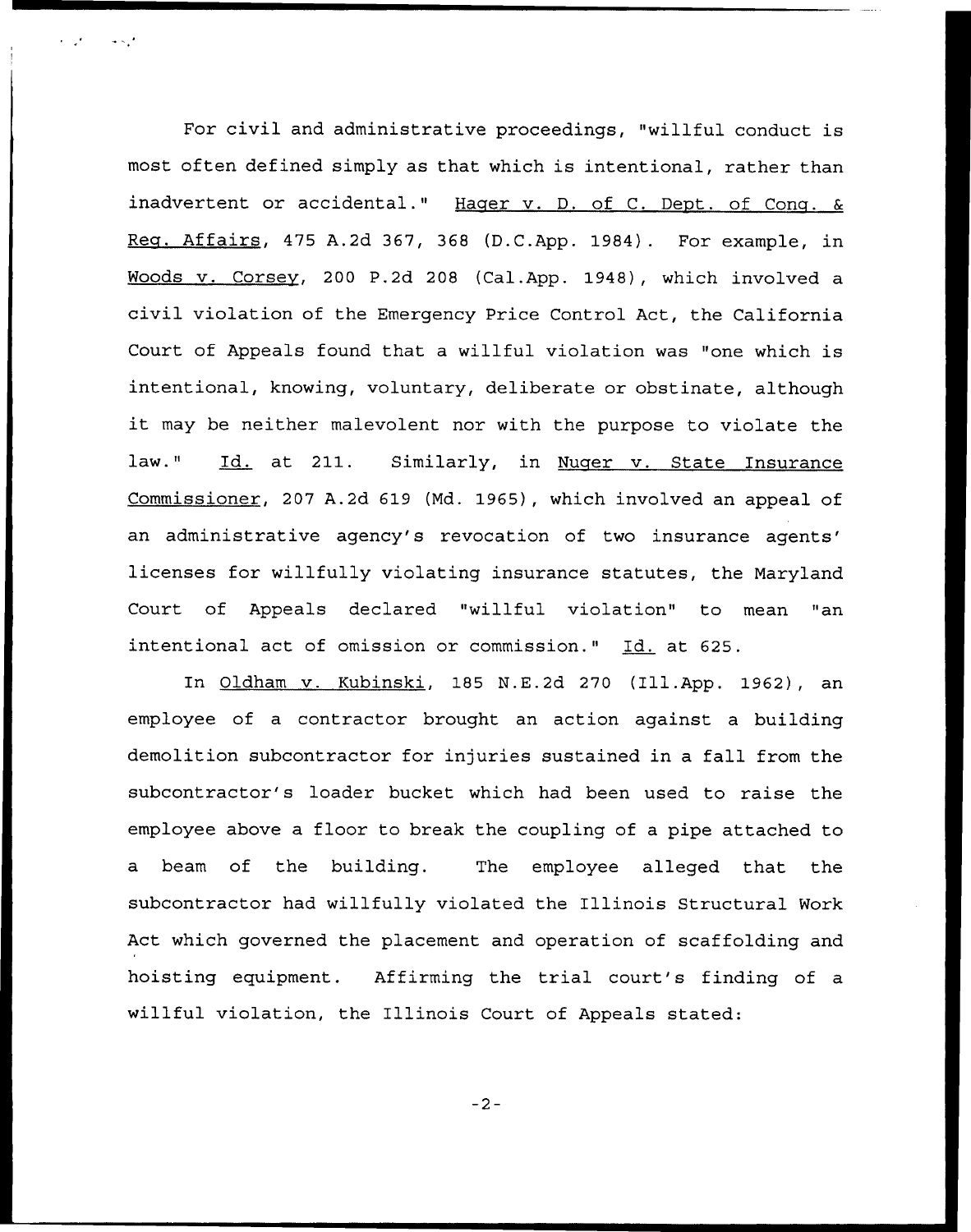'Willful violations' of the Act or 'willful<br>failure to comply with any of its provisions' means 'knowing' violation or 'knowing failure to comply'; to constitute a willful violation<br>it is not necessary that there should have<br>been a reckless disregard of its it is not necessary that there should have provisions.

Id. at 280.

 $\mathcal{L}^{\text{max}}$  and  $\mathcal{L}^{\text{max}}$ 

In Kentucky, "[t]he word 'willful' in its general acceptation means intentionally, not accidentally nor involuntarily." Muncy v. Commonwealth, 265 Ky. 730, 736, 97 S.W.2d 606, 609, (1936). Proof of ill will is not <sup>a</sup> requisite element of willfulness. Louisville G. N. R. Co. v. George, 279 Ky. 24, 29, 129 S.W.2d 986, 989 (1939). Consequently, no evidence of ill will, evil intent, or malice is necessary to prove that an act was willfully performed.

In Huddleston v. Hughes, Ky.App., 843 S.W.2d 901 (1992), the Court of Appeals interpreted the term "willful" as used in the Kentucky Recreational Use Statute (KRS 411.190). After reviewing various usages of the term, the Court concluded that the term "willful" does not "necessarily and solely entail an 'intention to do wrong and inflict an injury,'" but may also include conduct which reflects an "indifference to . . . [its] natura consequences." Id. at 906.

McQueen is an experienced first line supervisor who knows and understands NESC requirements. He allowed testing equipment in the work area which had a voltage rating of less than 600 volts. The transformer in question was clearly marked as having a voltage exceeding 2400 volts. McQueen in fact unlocked the transformer door on which the voltage marker is located. NESC Section 421A5

 $-3-$